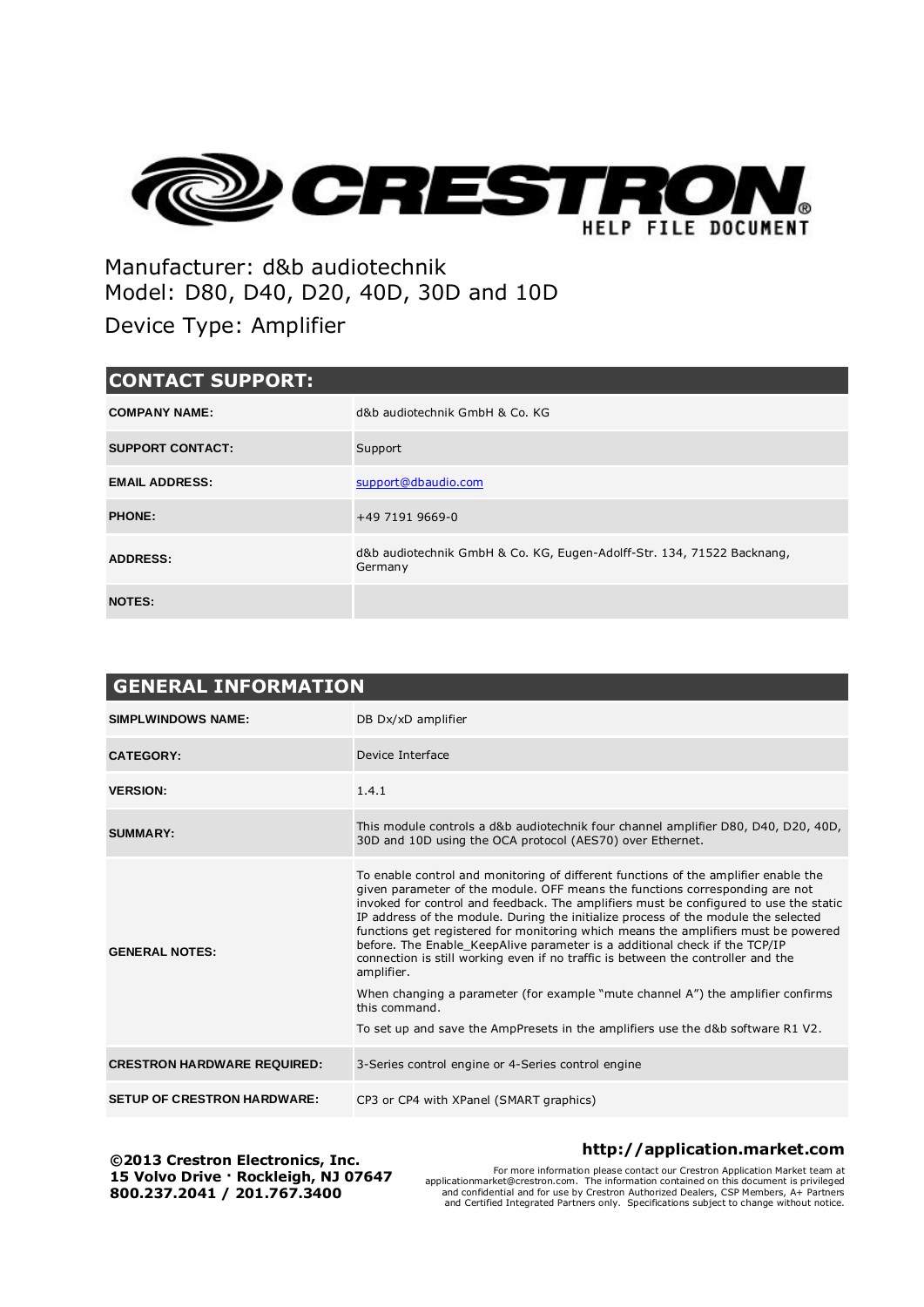

# Manufacturer: d&b audiotechnik Model: D80, D40, D20, 40D, 30D and 10D

## Device Type: Amplifier

| <b>VENDOR FIRMWARE:</b> | 10D, 30D, D20 or D80 with Firmware V2.02.00 or higher<br>40D, D40 with Firmware V1.00.00 or higher |
|-------------------------|----------------------------------------------------------------------------------------------------|
| <b>VENDOR SETUP:</b>    | A combination of D80, D40, D20, 40D, 30D and/or 10D amplifiers connected via<br>Ethernet.          |
| <b>CABLE DIAGRAM:</b>   |                                                                                                    |

| <b>CONTROL:</b>          |              |                                                                                                                                                                                                         |
|--------------------------|--------------|---------------------------------------------------------------------------------------------------------------------------------------------------------------------------------------------------------|
| Signal/Function Name     |              | D, S, A Digital, Serial, Analog signal property definition.                                                                                                                                             |
| connect                  | D            | Set High to establish the TCP/IP connection to the set IP address                                                                                                                                       |
| Power                    | D            | Pulse to toggle the power state                                                                                                                                                                         |
| Mute[x]                  | D            | Pulse to toggle the mute of the channel $x (1 = A \dots 4 = C)$                                                                                                                                         |
| InputMonAnalog[x]        | D            | Pulse to toggle the Input monitoring at the analog input $x$ (1 to 4)                                                                                                                                   |
| InputMonDigital[x]       | D            | Pulse to toggle the Input monitoring at the digital input $x$ (1 to 4)                                                                                                                                  |
| LoadMon[x]               | D            | Pulse to toggle the Load monitoring for channel $x (1 = A \dots 4 = C)$                                                                                                                                 |
| AmpPresetLoad[y]         | D            | Pulse to activate AmpPreset y (1 to 15) immediately.                                                                                                                                                    |
| AmpPresetBackupLoad[y]   | D            | Pulse to activate AmpPreset $y(1 to 9)$ immediately. The current setting is<br>backuped at AmpPreset 13.                                                                                                |
| AmpPresetLoadSelected[1] | D            | Pulse to activate the AmpPreset number which is preselected at<br>AmpPreset_Select[2].                                                                                                                  |
| AmpPresetLoadSelected[2] | D            | Pulse to activate the AmpPreset number which is preselected at<br>AmpPreset_Select[2] and backup the current setting to the AmpPreset set at<br>AmpPreset_Select[3]. Check demo programm for proper use |
| AmpPresetSelect[1]       | $\mathsf{A}$ | Set the number of the AmpPreset to activate immediately.                                                                                                                                                |
| AmpPresetSelect[2]       | A            | Preselect the number of the AmpPreset. The preset is loaded with<br>AmpPreset_load_selected[1]                                                                                                          |

**©2013 Crestron Electronics, Inc. 15 Volvo Drive · Rockleigh, NJ 07647 800.237.2041 / 201.767.3400**

### **http://application.market.com**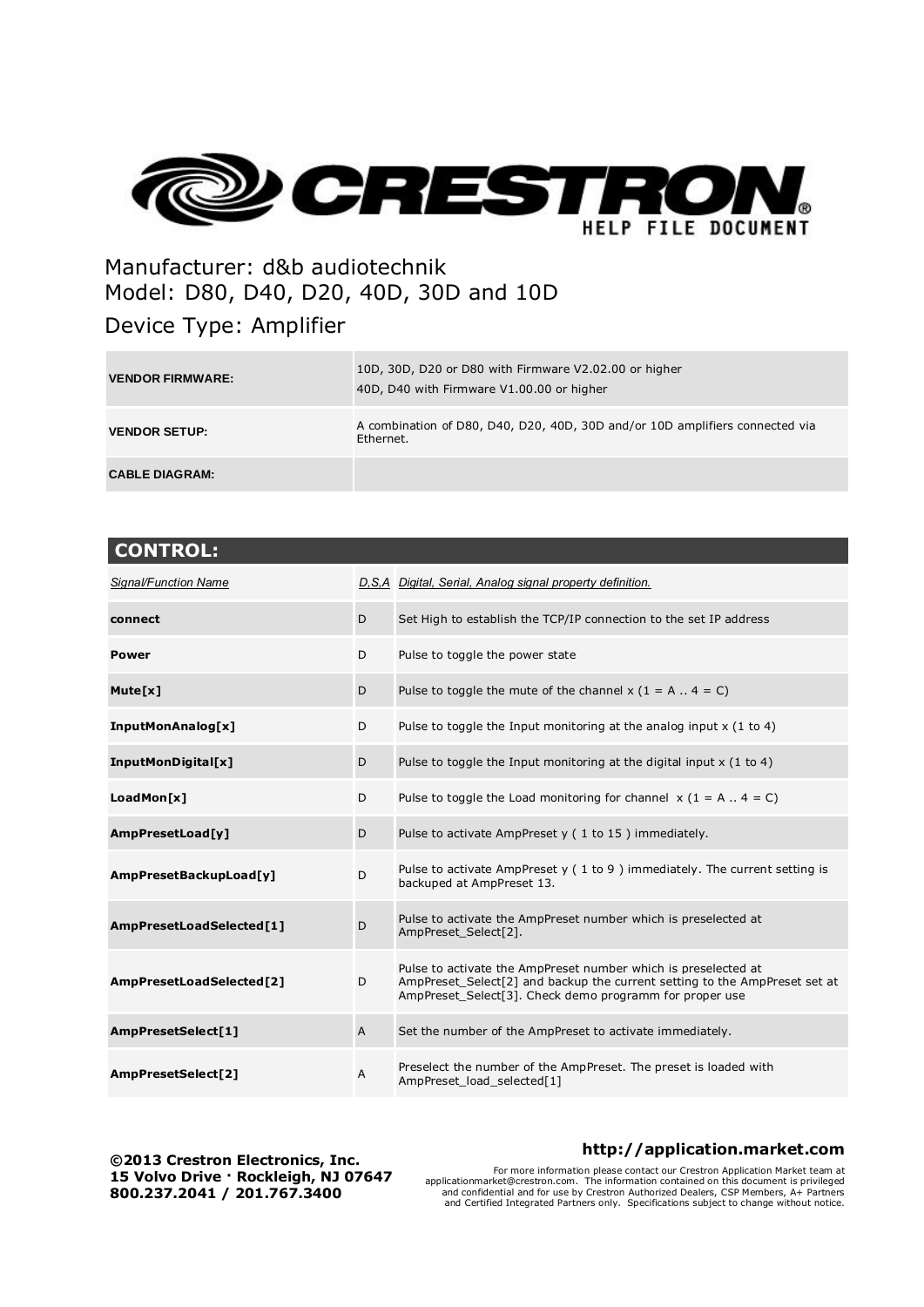

## Manufacturer: d&b audiotechnik Model: D80, D40, D20, 40D, 30D and 10D

### Device Type: Amplifier

| AmpPresetSelect[3] | $\overline{A}$ | Preselect the number of the back up AmpPreset.<br>Pulse the "AmpPreset load selected[2]" :<br>The preset is backed up in "AmpPreset Select[3]", then the selected preset<br>"AmpPreset_Select[2]" is loaded. |
|--------------------|----------------|--------------------------------------------------------------------------------------------------------------------------------------------------------------------------------------------------------------|
| Gain[x]            | A              | Sets the potentiometer level for channel $x$ (1 = A $\ldots$ 4 = C). Ranges from -<br>575d to 60d ( $-57.5$ to $+6$ ). Check demo program for proper use                                                     |

| <b>FEEDBACK:</b>                |   |                                                                                                |
|---------------------------------|---|------------------------------------------------------------------------------------------------|
| connect_fb                      | D | High when connect toggled to high                                                              |
| isConnected_fb                  | D | High when the TCP/IP connection is established                                                 |
| GeneralError_fb                 | D | High when a general error occurred (device or channel error)                                   |
| DeviceError_fb                  | D | High when a device error occurred (no channel error)                                           |
| AmpPresetModified_fb            | D | High when the amplifier settings does not correspond anymore to the last<br>selected AmpPreset |
| <b>KeepAlive fb</b>             | D | High for about one second when a KeepAlive feedback is received                                |
| Power fb                        | D | High when Power is on, Low when Power is off                                                   |
| PowerOk_fb                      | D | High when power is "OK". Then the amplifier is ready to operate                                |
| Mute_fb[x]                      | D | High when the channel $x$ (1 = A $\ldots$ 4 = C) is muted (feedback from device)               |
| ChannelError_fb[x]              | D | High when the channel $x (1 = A  4 = C)$ has an error                                          |
| InputMonAnalog_fb[x]            | D | High when the Input monitoring at the analog input $x$ (1 to 4) is activated                   |
| InputMonDigital_fb[x]           | D | High when the Input monitoring at the digital input $x$ (1 to 4) is activated                  |
| InputMonitoringAnalogErr_fb[x]  | D | High when Input monitoring detects an error at the analog input $x$ (1 to 4)                   |
| InputMonitoringDigitalErr_fb[x] | D | High when Input monitoring detects an error at the digital input $x$ (1 to 4)                  |
| LoadMon_fb[x]                   | D | High when the Load monitoring at the Channel $x$ (1 to 4) is activated                         |

**©2013 Crestron Electronics, Inc. 15 Volvo Drive · Rockleigh, NJ 07647 800.237.2041 / 201.767.3400**

### **http://application.market.com**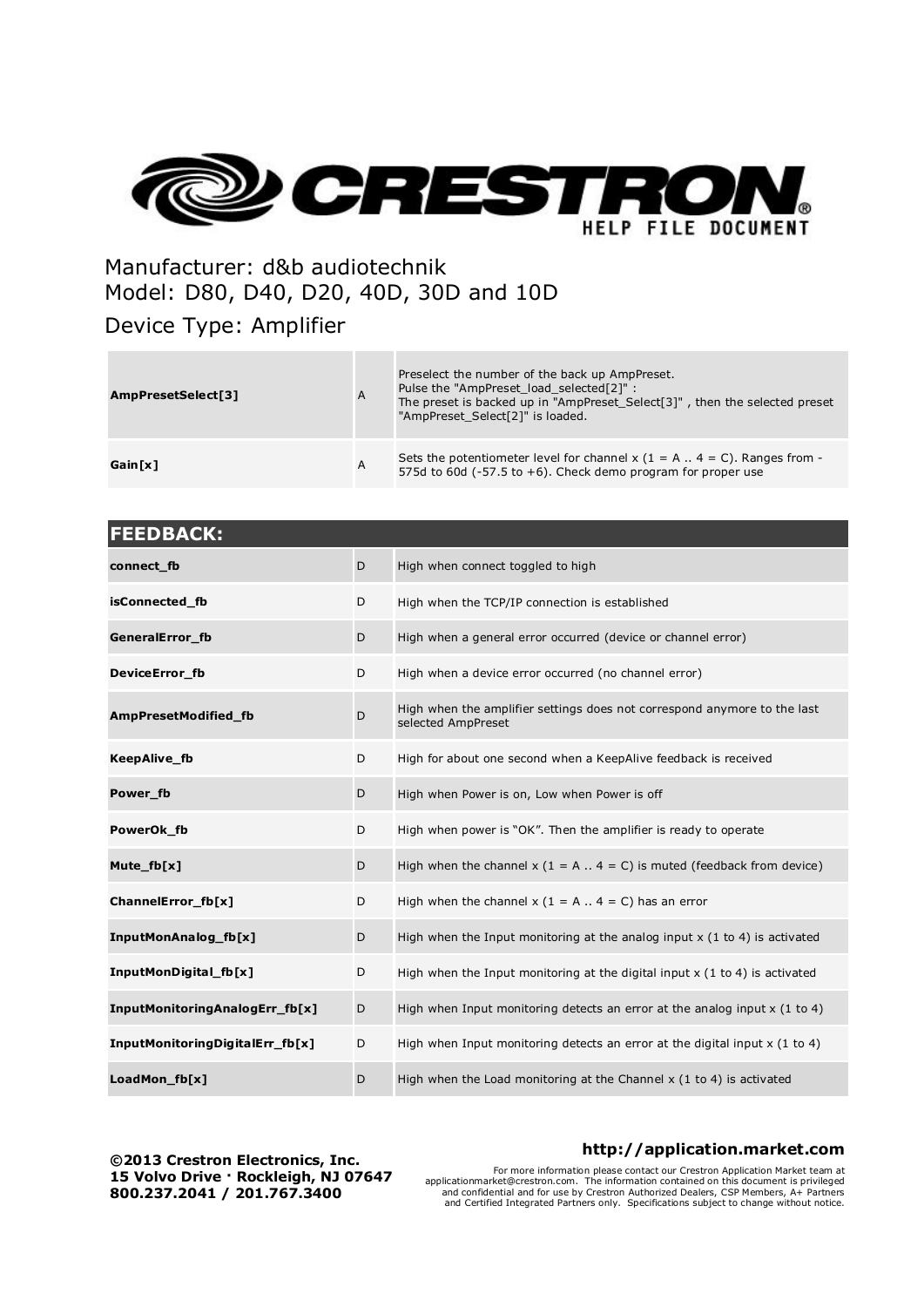

## Manufacturer: d&b audiotechnik Model: D80, D40, D20, 40D, 30D and 10D

### Device Type: Amplifier

| PresetValid_fb[y]           | D                         | High when the AmpPreset $y$ (1 to 15) is valid (stored correctly)                                                         |
|-----------------------------|---------------------------|---------------------------------------------------------------------------------------------------------------------------|
| DeviceName_fb               | S                         | Name of the devica                                                                                                        |
| DeviceErrorText_fb          | S                         | Text describing the device error.                                                                                         |
| IP_Text_fb                  | S                         | IP address as string                                                                                                      |
| Debug_fb                    | S                         | Debug infos for development                                                                                               |
| ChannelErrorText_fb[x]      | $\sf S$                   | Text describing the error at Channel $x$ (1 to 4)                                                                         |
| AmpPresetSelectedName_fb[1] | S                         | Name of the AmpPreset loaded                                                                                              |
| AmpPresetSelectedName_fb[2] | $\sf S$                   | Name of the AmpPreset preselected to load when<br>AmpPreset_load_selected[1] get pulsed                                   |
| AmpPresetSelectedName_fb[3] | $\sf S$                   | Name of the AmpPreset preselected to bach up the settings when<br>AmpPreset_load_selected[2] get pulsed                   |
| AmpPresetSelected_fb[1]     | $\overline{A}$            | Number of the AmpPreset loaded                                                                                            |
| AmpPresetSelected_fb[2]     | A                         | Number of the AmpPreset preselected to load when<br>AmpPreset_load_selected[1] get pulsed                                 |
| AmpPresetSelected_fb[3]     | $\boldsymbol{\mathsf{A}}$ | Number of the AmpPreset preselected to bach up the settings when<br>AmpPreset_load_selected[2] get pulsed                 |
| AmpPresetName_fb[y]         | S                         | Name of the AmpPreset stored at y (1 to 15)                                                                               |
| Gain_fb[x]                  | $\overline{A}$            | Gain for channel $x$ (1 = A $\ldots$ 4 = C). Ranges from -575d to 60d (-57.5 to +6).<br>Check demo program for proper use |
| GainText_fb[x]              | S                         | Gain for channel $x$ (1 = A  4 = C) as string.                                                                            |
| ChannelTemperatur_fb[x]     | A                         | Temperature for channel $x$ (1 = A  4 = C)                                                                                |

**©2013 Crestron Electronics, Inc. 15 Volvo Drive · Rockleigh, NJ 07647 800.237.2041 / 201.767.3400**

### **http://application.market.com**